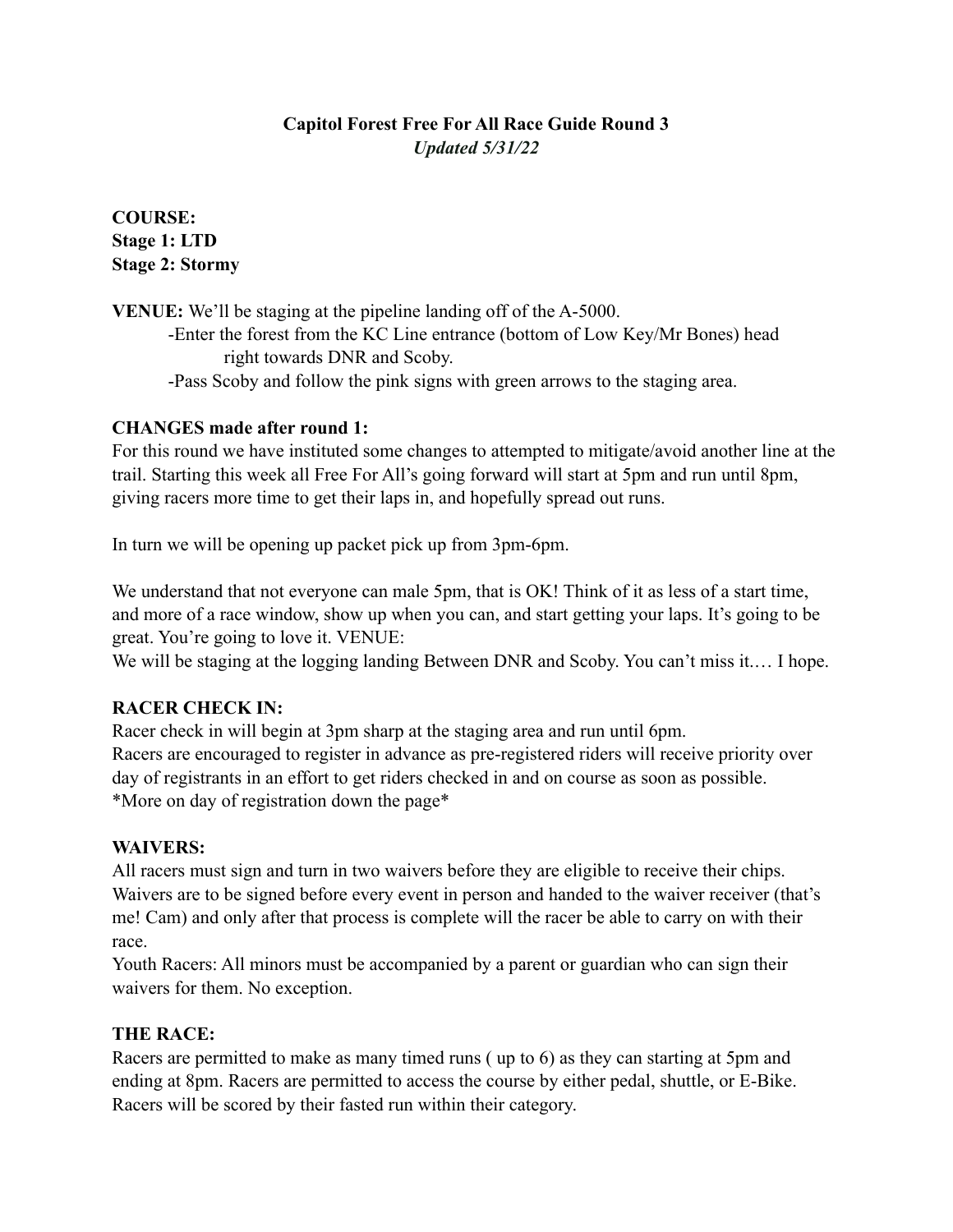Simple enough? Like we said, as few rules as possible.

### **SHUTTLING:**

Racers are permitted to self shuttle so long as they respect the rules of the road and other riders/ drivers/ users of the forest. Racers are required to drive within the speed limit of Capitol Forest 25mph and yield to all non motorized users. Unsafe driving, reckless behavior, or other dangerous antics will results in a permanent disqualification from all future DownEast Racing events.

Racers are encouraged to carpool! Meet a stranger, pick up a friend, maybe the stranger becomes a friend! We're all in this together. The more we car pool (Shuttle pool?) the less cars we have on course. Seems simple enough right?

### **RESULTS:**

Results will be compiled starting at 8pm and finished by 9pm. Chips not returned by 830pm are eligible for disqualification or be otherwise omitted from the results. It's not personal, we just wanna party at a certain point and aren't going to wait for you if you went for a bonus lap.

## **FOOD:**

We don't have any! So bring your grillables and and a cooking method and lets goooooo.

# **MISSING OR DAMAGED CHIPS:**

Will be replaced by the racer who lost or busted it at a cost of \$50 a chip. So turn your chip in.

# **OTHER RULES:**

### **PASSING:**

If you're getting passed you already lost. Please graciously make space at your soonest, safe, opportunity and let the faster rider through. If this happens more than once consider asking the racer behind you for a ghost rider, they'll oblige. We're all here to support each other.

If you're passing someone holler out to them at your soonest opportunity and alert them to the pass, they will then make space for you at the next easy, safe, opportunity. Passing multiple people? Consider giving them more space on your next lap!

### **HELMETS:**

Wear them. Non negotiable. Up hill, downhill, side hill, I don't care the helmet stays on.

### **HEAD PHONES:**